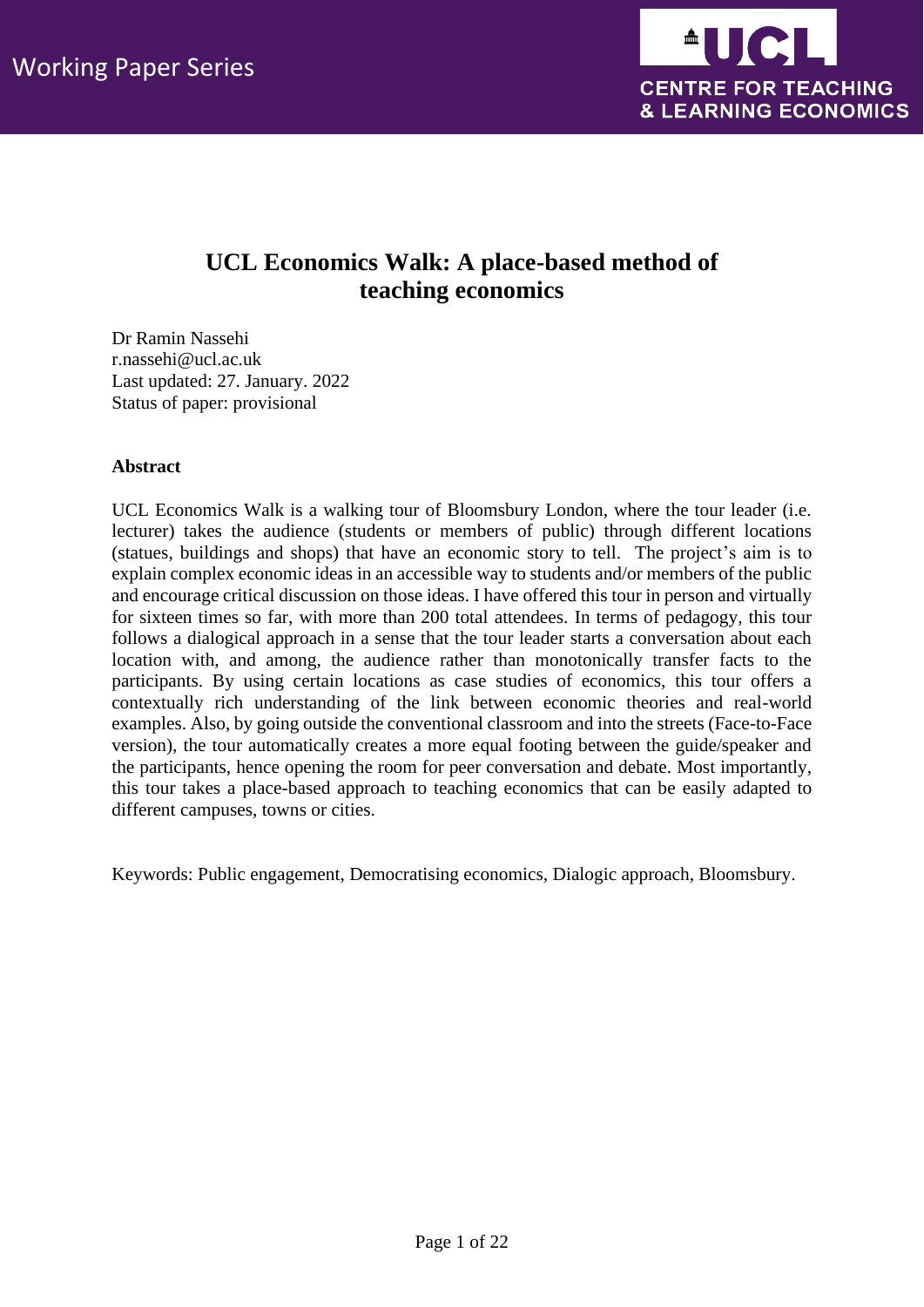

# **Table of Contents**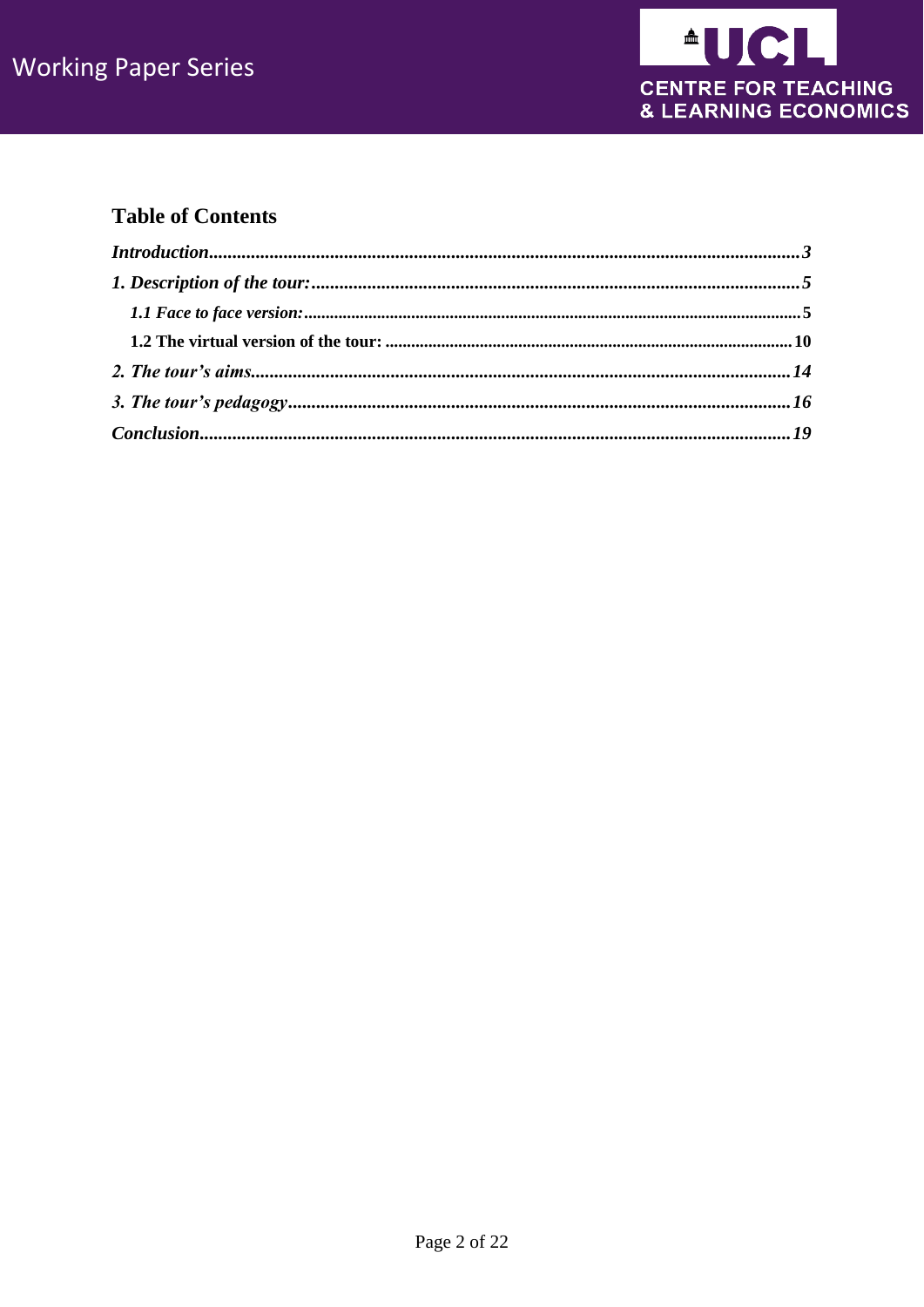

# <span id="page-2-0"></span>**Introduction**

There is now a consensus that, as a discipline, economics need to get better at communicating with the public. Banerjee and Duflo (2019), famously highlight that the public put so little trust in expert opinions by economists. They stress that "the professional consensus of economists (when it exists) is often systematically different from the views of ordinary citizens". One remedy for this "trust deficit" is for economist to design and run exciting public engagement projects to communicate expert onions. This paper talks about one such innovation project: UCL Economics Walk. This is a walking tour of Bloomsbury London, where the tour leader (i.e. lecturer) takes the audience (students or members of public) through different locations (statues, buildings and shops) that have an economic story to tell. The project's aim is to explain complex economic ideas in an accessible way to students and/or members of the public and encourage critical discussion on those ideas. During this tour we visit various locations or objects like the house of John Maynard Keynes, the Beverage Hall in Senate Building and Jeremy Bentham's auto to hold a discussion about various contemporary economic problems and theories like fiscal stimulus, welfare state, growing income inequality and financial instability. So far, this tour has been offered in person and virtually for sixteen times, to more than 200 total attendees. In terms of pedagogy, this tour offers three novelties.

Firstly, it offers a location-based method of teaching economics. Each visiting location is used as a case study or an "associating object" for an economic idea. For instance, when visiting the house of Vladimir Lenin in Bloomsbury the tour discusses the contemporary problem of growing income inequality, specifically the declining share of labour income and the rise of top 1%. In this way, each location is associated with a particular economic problem and a set of relevant economic theories. This weaving of ideas to places, makes economic theories more intuitive and easier to remember for the audience. As mentioned, almost all locations visited in the tour has a historical significance, like house of John Maynard Keynes or Jeremy Bentham's auto icon. But this is *not* a historical walking tour in essence, this place-based method of teaching economics can be applied more widely to any location or an object that has an economic story to tell like a Tesco shop or a town bridge.

Secondly, the tour adopts a dialogic approach in economics teaching. The communication in conventional economics lectures (or even most walking tours) is mostly one-way: the lecturer aims to convey an economic idea to passive listeners by giving them a lot of interesting facts or engaging real world examples. But in the dialogic approach, lecturer (tour guide) initiates a discussion about a real-world economic problem with the aim of enabling participants to "discover" economic knowledge or arrive at economic theories, let's say the concept of comparative advantage, by themselves. The assumption here is that most economics is "common sense" where people use in their everyday life without being aware of it. The twoway talk in the tour aims to make the tacit knowledge of participants explicit and formal for them. It is important to stress that the process of learning is mutual in this dialogue; lecturers also learn about the *limits* of economic knowledge and its applications to the real-world problems. They constantly refine or polish their knowledge through a dialogue.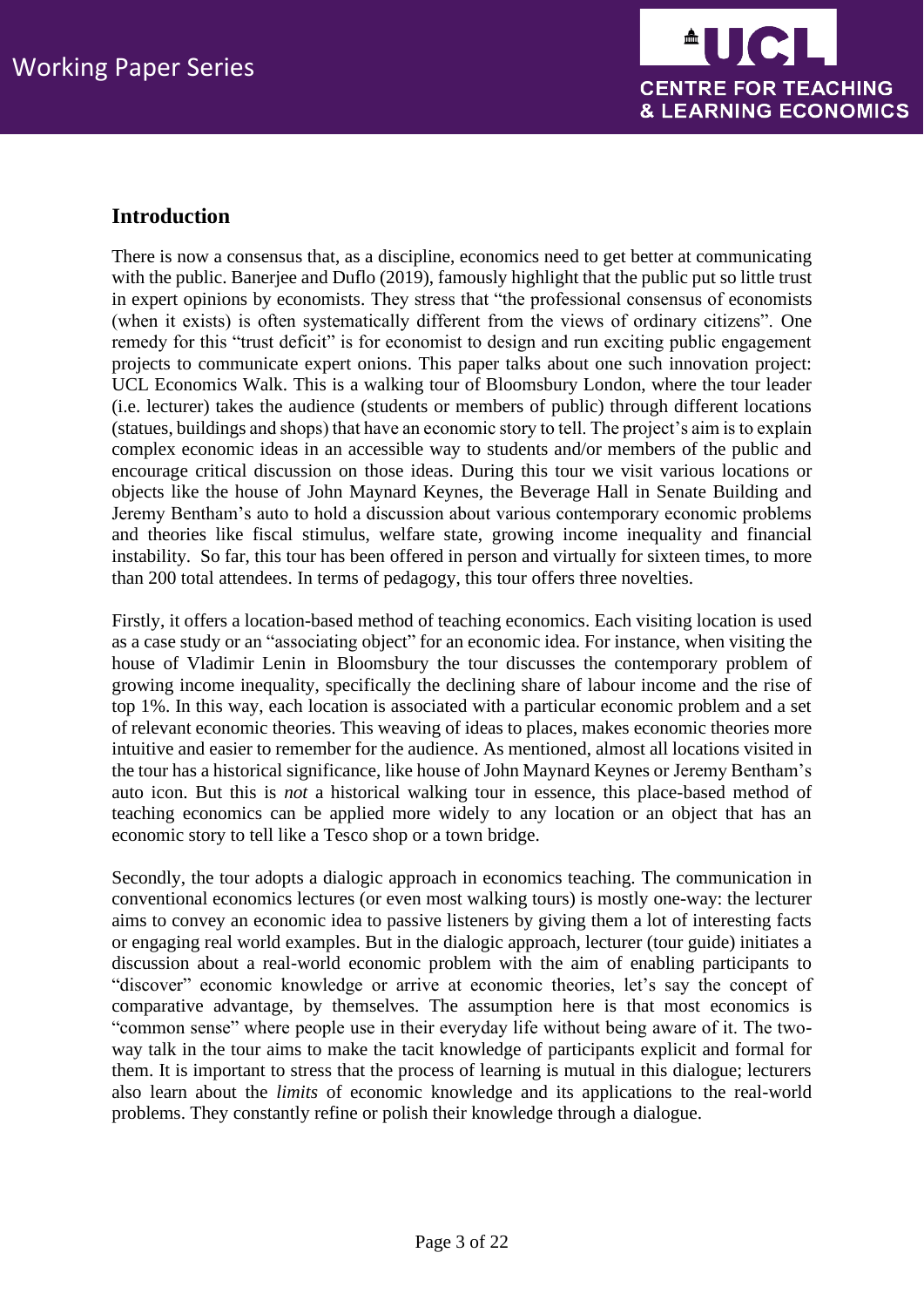

Finally, the tour innovatively integrates various digital technologies in economic storytelling. For instance, the face-to-face version of the tour uses QRL codes (in the printed handout) for some visiting locations to direct the audience to relevant online resources like short videos, articles or documentaries on the topic under the discussion. This aims to create a synergy between the walking tour and the vast popular online economics resources and motivates the audience to explore further beyond when the face-to-face tour comes to an end. Of course, the virtual version of the tour, which is offered on Zoom, uses a wider range of digital technologies to create a sense of location, group journey and collective discussion in the streets of London. This tour innovatively integrates various multimedia tools such as a customised Google Map, PowerPoint slides, online polling, Zoom chat, popular songs and short snippet from historical movies to take the audience in an exciting interactive intellectual journey. This innovative combination of digital technologies can be used in a wide range of remote education projects.

The reminder of this paper is organised as follow. Section one offers a through description of the tour, both face-to-face and the virtual version of it. Section two lays out the aims that this project tries to achieve and section three discusses the pedagogical innovation of it more indepth. Finally, the conclusion brings the three central themes of this paper- that are locationbased method teaching, dialogic approach, and digital technologies- together and discusses the adaptability of this project to other contexts.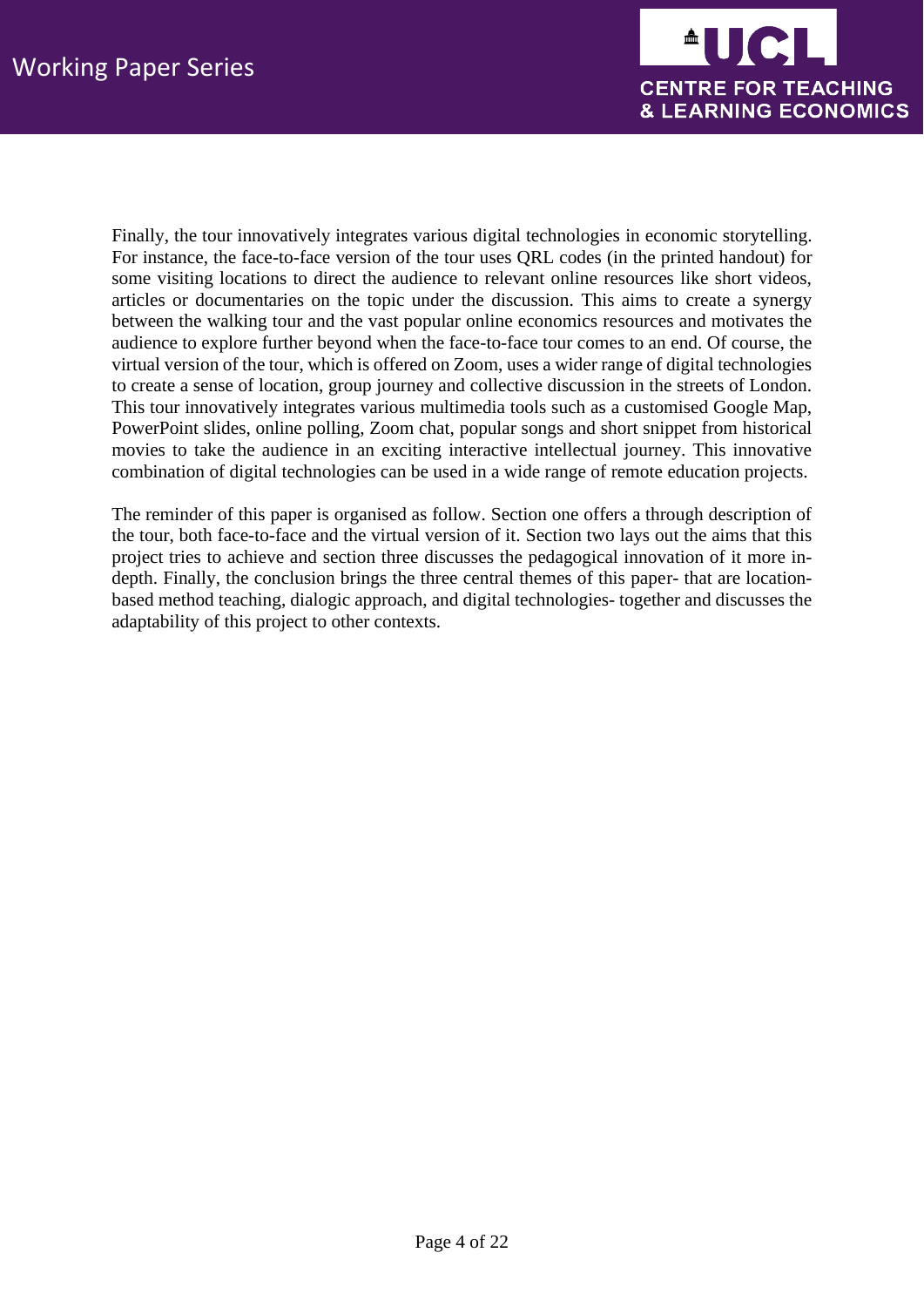

## <span id="page-4-0"></span>**1. Description of the tour:**

UCL Economics Walk has been offered into two formats: Face-to-Face and Virtual. So far, the face-to-face version of the tour has run for 18 times and more than 200 people have attended it. The virtual version of it has been delivered for two times with more about 50 attendees overall.

## <span id="page-4-1"></span>*1.1 Face to face version:*

The target audience of the face-to-face tour has been UCL students and their parents; UCL Staff; UCL students from other London universities; international exchange students; and member of public, especially residence of Bloomsbury and Camden. This version of the tour has been offered in different occasions such as Departmental Open days, induction weeks for the UCL students, the UCL "Festival of Culture" and the UCL "It's all Academic Festival". It was also delivered as part of the Royal Economic Society's outreach project "Discover Economics" at UCL. I have also run this tour to a group of visiting UG economics students from Oklahoma University. The tour lasts about 90 minutes, during which we visit seven locations in the Bloomsbury area. The average size of each tour is about 15, and the audience are asked to fill out an evaluation form at the end of the tour. A paper handout is given to each attendee. This handout includes information about each character or location that is covered in the tour; historical pictures and cartoons; recommended books related to the topics that are discussed and QRL codes to complementary articles or YouTube videos. Here are selected pages of the handout: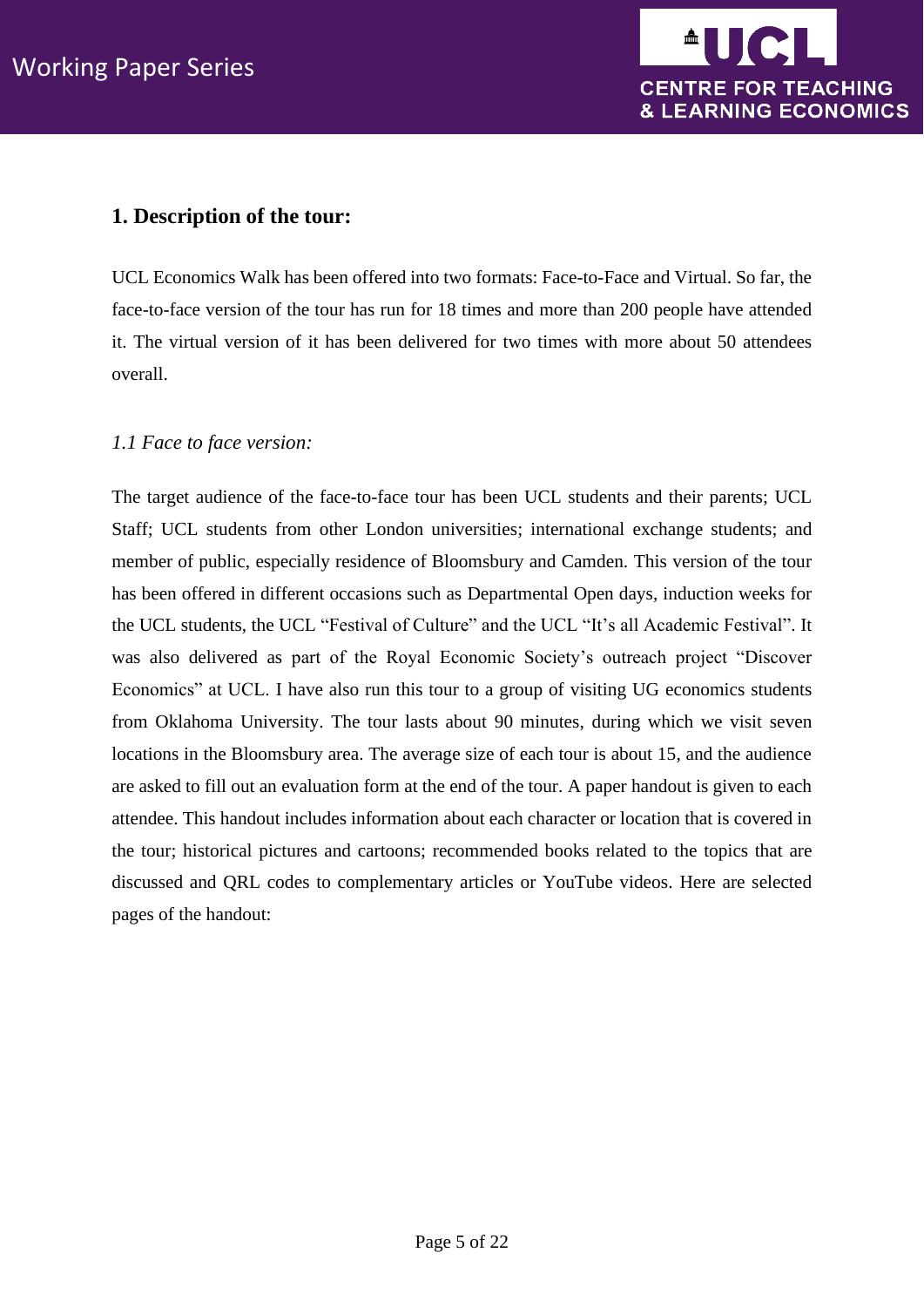



All the locations that we visit have an overall thread: the history of economic and political thinking from the early 19th century till today. Each location we visit links to an economic or political idea that idea is categorised under these three schools of thought: (a) economic and political liberalism, (b) socialism and (c) nationalism and Fascism. This categorisation creates an analytical thread that connects all the locations together and helps the process of retrieving among the audience. Most importantly, the tour discussed the relevance of each idea for today.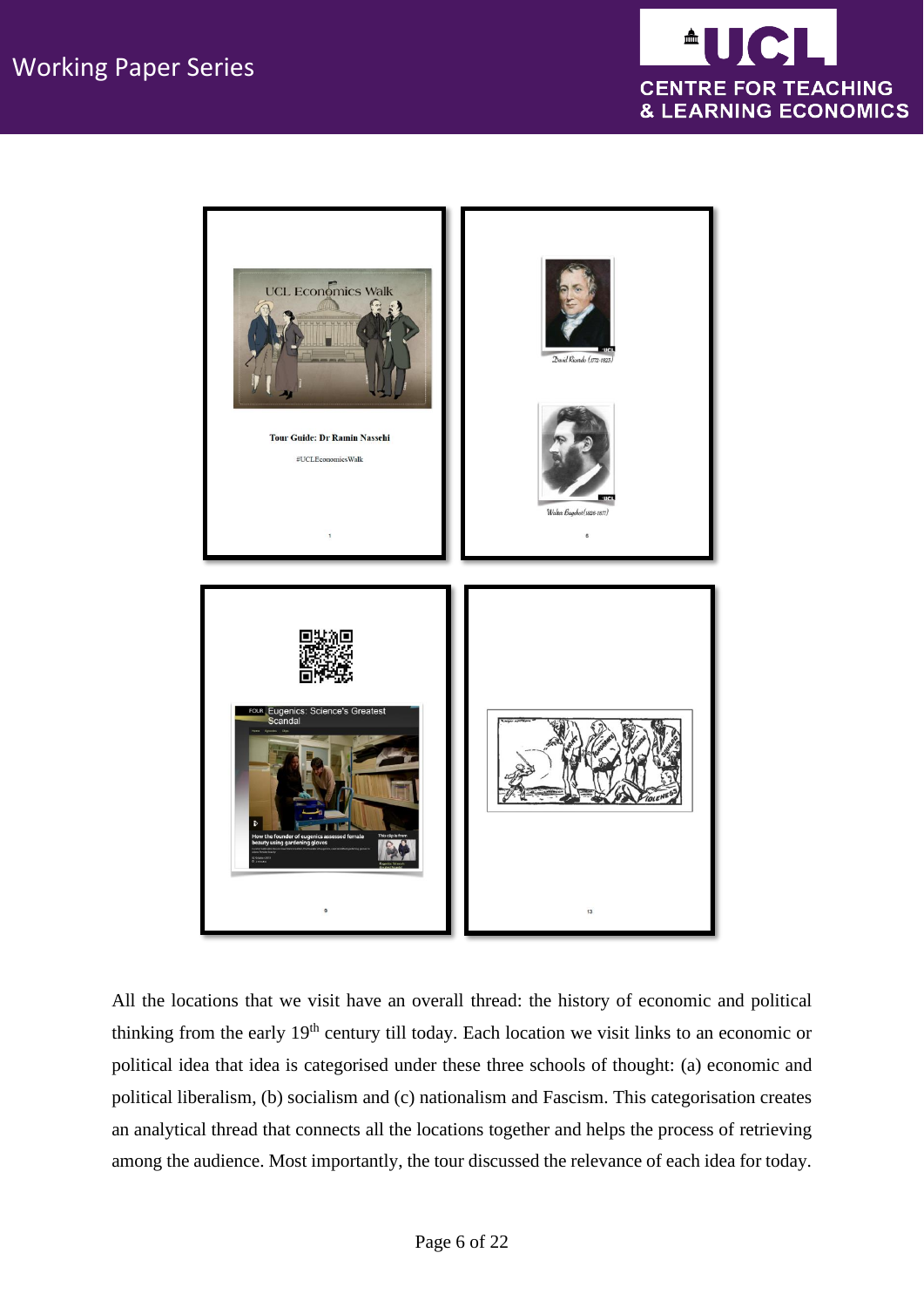

For instance, when visiting UCL Economic Department's building, which has a historical connection with David Ricardo, we discussed the idea of comparative advantage and its relevance for today. A QRL code is provided for some locations to direct the audience to relevant videos or articles they can explore after the tour. As will be discussed later in detail, the tour leader adopts a very interactive approach by initiating a discussion, posing a question, or doing a role play when visiting each location, following the dialogic method of teaching. The below table lays out the locations that are covered by the face-to face tour; the characters and concepts that are discussed under each location; and the way in which those ideas are related today's economic or political debates.

## *Location 1: University's main entrance gate*

-Laying out the analytical thread connecting all the locations that we are going to visit: the history of economic thinking from the early  $19<sup>th</sup>$  century till today.

-Activity: Distribution of handouts. Asking the audience to get into groups of three (for future discussions).

### *Location 2: Jeremy Bentham's Auto-Icon*

-Historical theme: rise of political liberalism at the early 19<sup>th</sup> century

-Characters that are discussed: Jeremy Bentham

-Concepts that are covered: Utilitarianism

-Relevance for today's economics: utility functions, normative economics, public policy, happiness studies.

-Relevance for today's policy problems: Growing income inequality.

-Discussion with the audience: What would Jeremy Bentham say about the extensive use of CCTVs all around the world? (in reference to his idea of panopticon).

-Digital technology: A QRL code is provided to a YouTube video on the rivalry between UCL and King's College (to be explored further after the tour).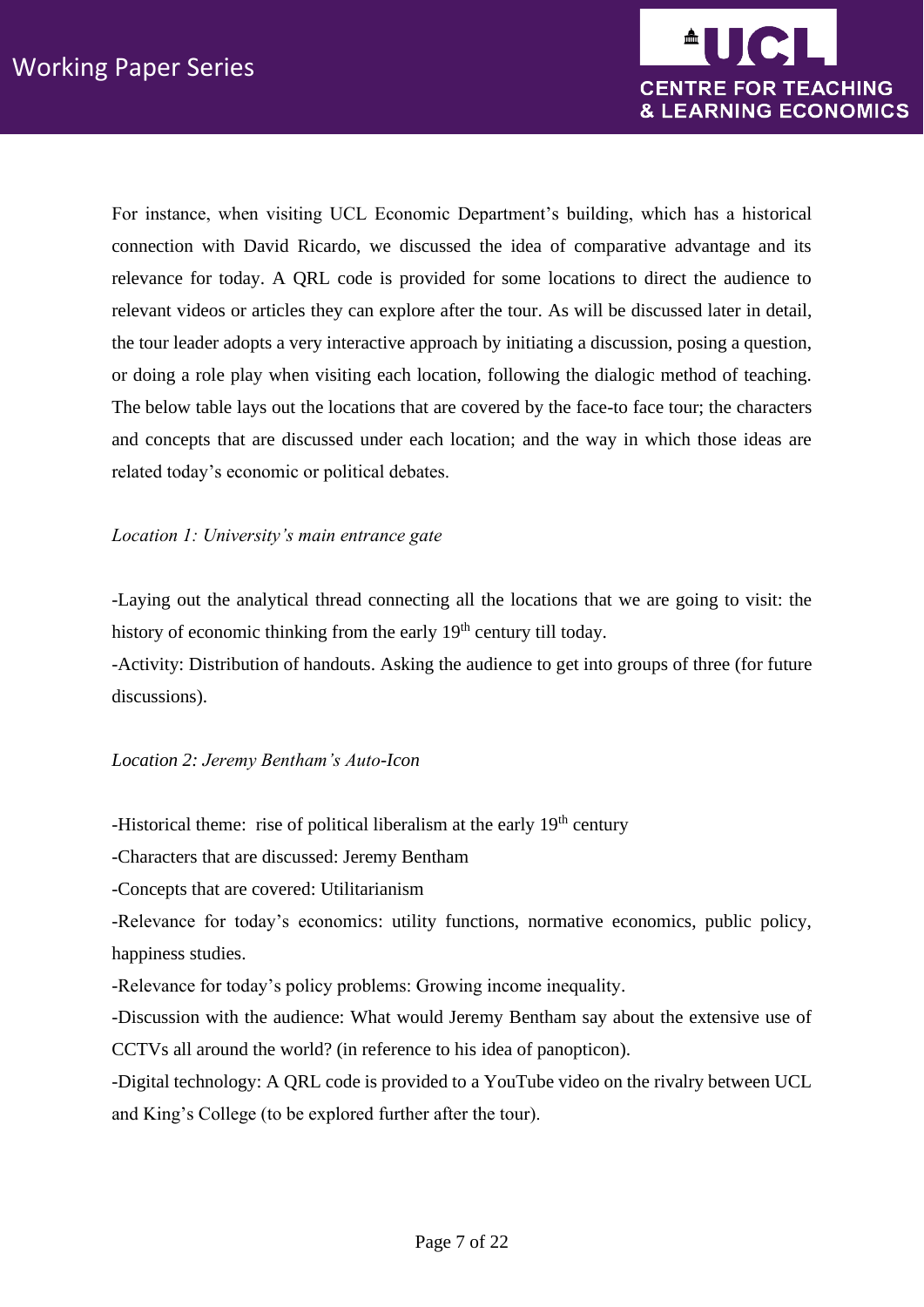# Working Paper Series



#### *Location 3: UCL Department of Economics, Drayton House*

-Historical theme: rise of economic liberalism at the early 19<sup>th</sup> century.

-Characters that are discussed: David Ricardo and Clara Collet (among the first female economics students in the UK).

-Concepts that are covered: Comparative Advantage, Gender equality.

-Activity: A role play game among the audience reading the concept of comparative advantage. -Relevance for today's economics: Introduction to international trade, labour economics (gender equality).

-Relevance for today's policy problems: Trade wars between the US and China; Gender equality in economics.

-Discussion with the audience: What would David Ricardo say about the US-China trade war if he was around today? What would Clara Collet say about "women in economics" if she was around today?

#### *Location 4: Pearson Building (now de-named)*

-Historical theme: rise of "Scientific Racism" and Social Darwinism at the mid 19<sup>th</sup> century.

-Characters that are discussed: Thomas Malthus, Francis Galton, Karl Pearson

-Concepts that are covered: Eugenics, regression to mean, wisdom of crowd

-Relevance for today's economics: Applied statistics, econometrics

-Relevance for today's policy problems: Black Lives Matter and the issues surrounding the memorialisation.

-Digital technology: A QRL code is provided to a BBC Documentary Eugenics to explore further after the tour.

#### *Location 5: Vladimir Lenin's House in Bloomsbury*

-Historical theme: climax of socialism at the late  $19<sup>th</sup>$  century and the early  $20<sup>th</sup>$  century. -Characters that are discussed: Karl Marx, Beatrice Webb, Clara Collet and Vladimir Lenin.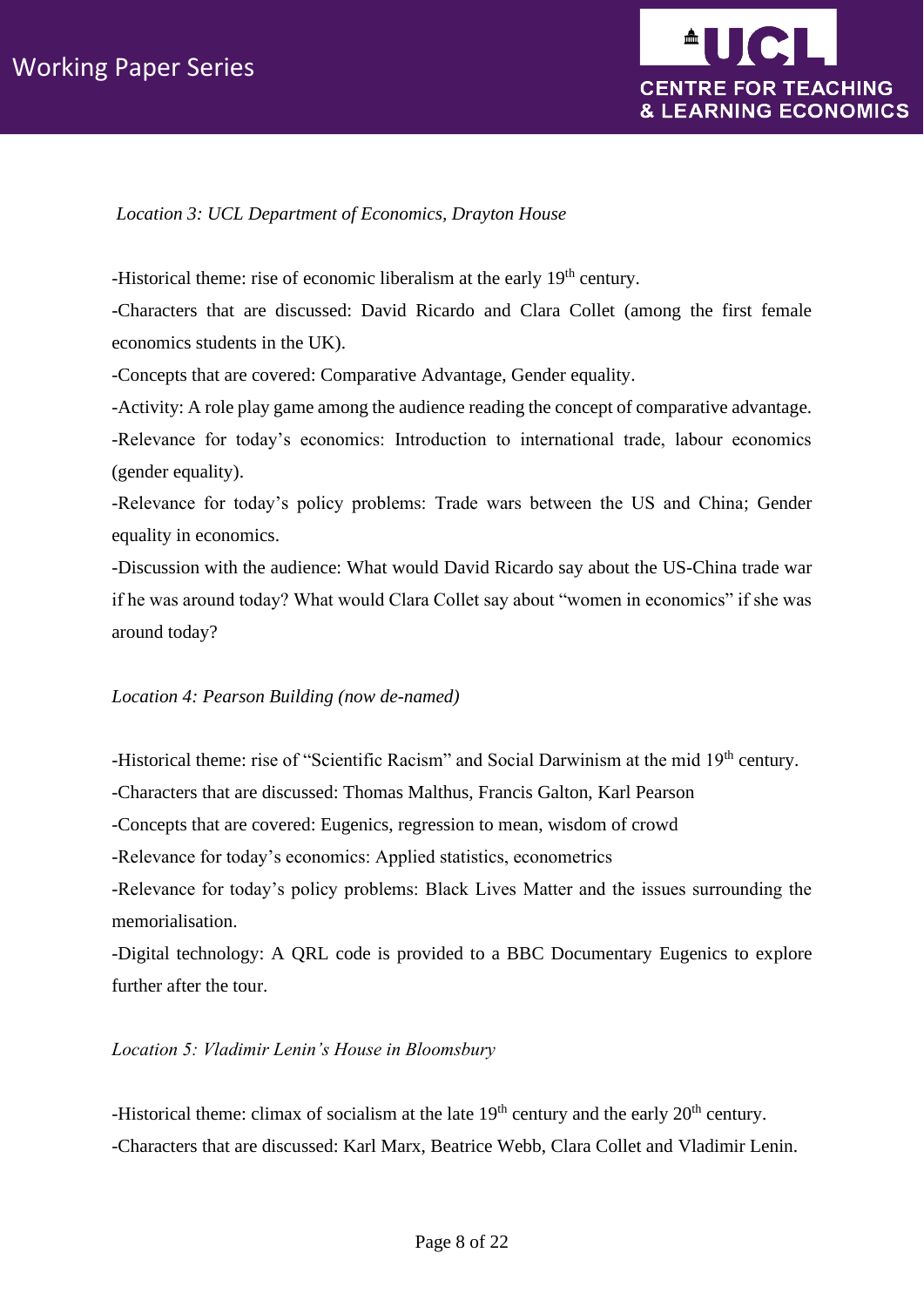

-Concepts that are covered: Growing income share of capital. Core and periphery in international trade. Piketty's book on "Capital in the 21<sup>st</sup> century".

-Relevance for today's economics: welfare economics, labour economics.

-Relevance for today's policy problems: Growing income and wealth inequality within countries. Global income inequality.

-Discussion with the audience: What would Vladimir Lenin say about US-China trade war if he was around today?

#### *Location 6: Keynes' house in Bloomsbury*

-Historical theme: the Great Depression of the 1930s and the rise of Fascism -Characters that are discussed: John Maynard Keynes and New Keynesians (Paul Krugman and Joseph Stiglitz).

-Concepts that are covered: Paradox of Thrift, Keynesian fiscal stimulus

-Relevance for today's economics: macroeconomics.

-Relevance for today's policy problems: the financial crisis of 2008 and austerity in the UK, COVID fiscal package in the UK.

-Discussion with the audience: What would Keynes say about COVID fiscal package in the UK if he was around today?

## *Location 7: Senate House*

-Historical theme: WW II, fight against fascism, rise of the welfare state after the War

-Characters that are discussed: William Beverage

-Concepts that are covered: Income distribution, Welfare State

-Relevance for today's economics: welfare economics and public policy making. Labour economics.

-Relevance for today's policy problems: Aging population in the UK and the growing income inequality.

-Discussion with the audience: What would a new welfare state look like in the UK?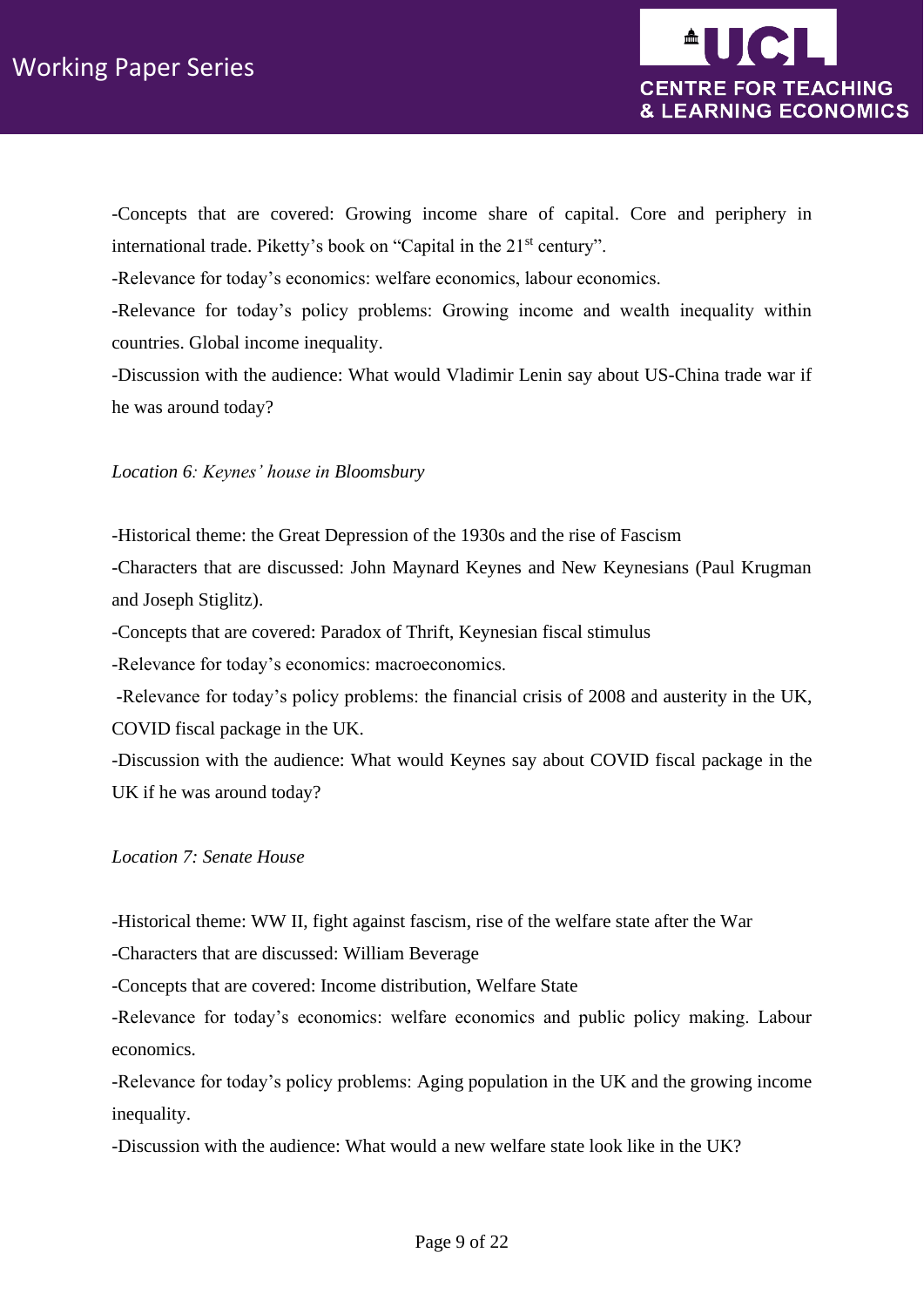

<span id="page-9-0"></span>1.2 The virtual version of the tour:

The outbreak of COVID pushed this project to take a bold and innovative turn by going fully virtual. The main delivery platform for the virtual tour has been Zoom. The main challenge of course is to create a sense of location around the streets of London virtually. This is done via creation of a customised [Google map](https://www.google.com/maps/d/u/0/edit?mid=1UkoIvlUxmJNZHPP4m12WqQZPIjcX5nC0&ll=51.51904273235385%2C-0.12544679999999753&z=15) with the seven locations marked on it. Again, each location is associated with a thinker or idea and like the face-to-face version, those ideas are categorised into three schools of thought liberalism (marked by purple slots on the map), socialism (red spots) and scientific racism/Fascism (blue spots).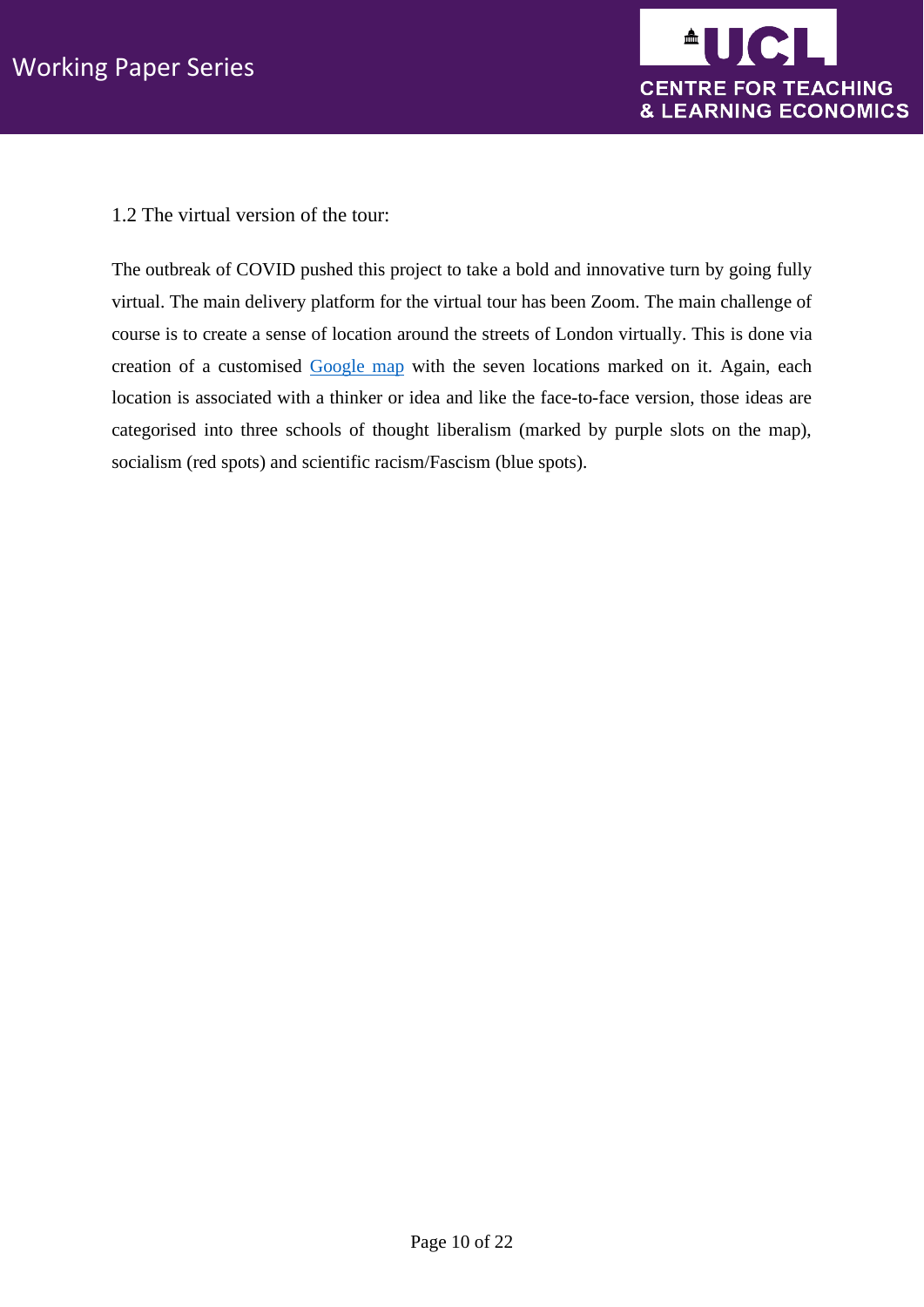



The most important feature of the Zoom is that it allows the speaker to project the Google map as a virtual background as shown above. The use of greenscreen by the speaker can make this projection smoother. And more excitingly, this Zoom feature enables the speaker to more around the map as shown in the below clip. As highlighted by one of the attendees, this feature allowed the tour guide to "fly around" the streets of London and create a sense of location virtually (Watch this [video\)](https://liveuclac-my.sharepoint.com/:v:/g/personal/uctpnas_ucl_ac_uk/EeHMRaFDCQ9JgDhx3HtYXj0BQBixwUHCFlsvMLUgCv-ptw?e=ydLK67). The same point is also echoed by another attendee: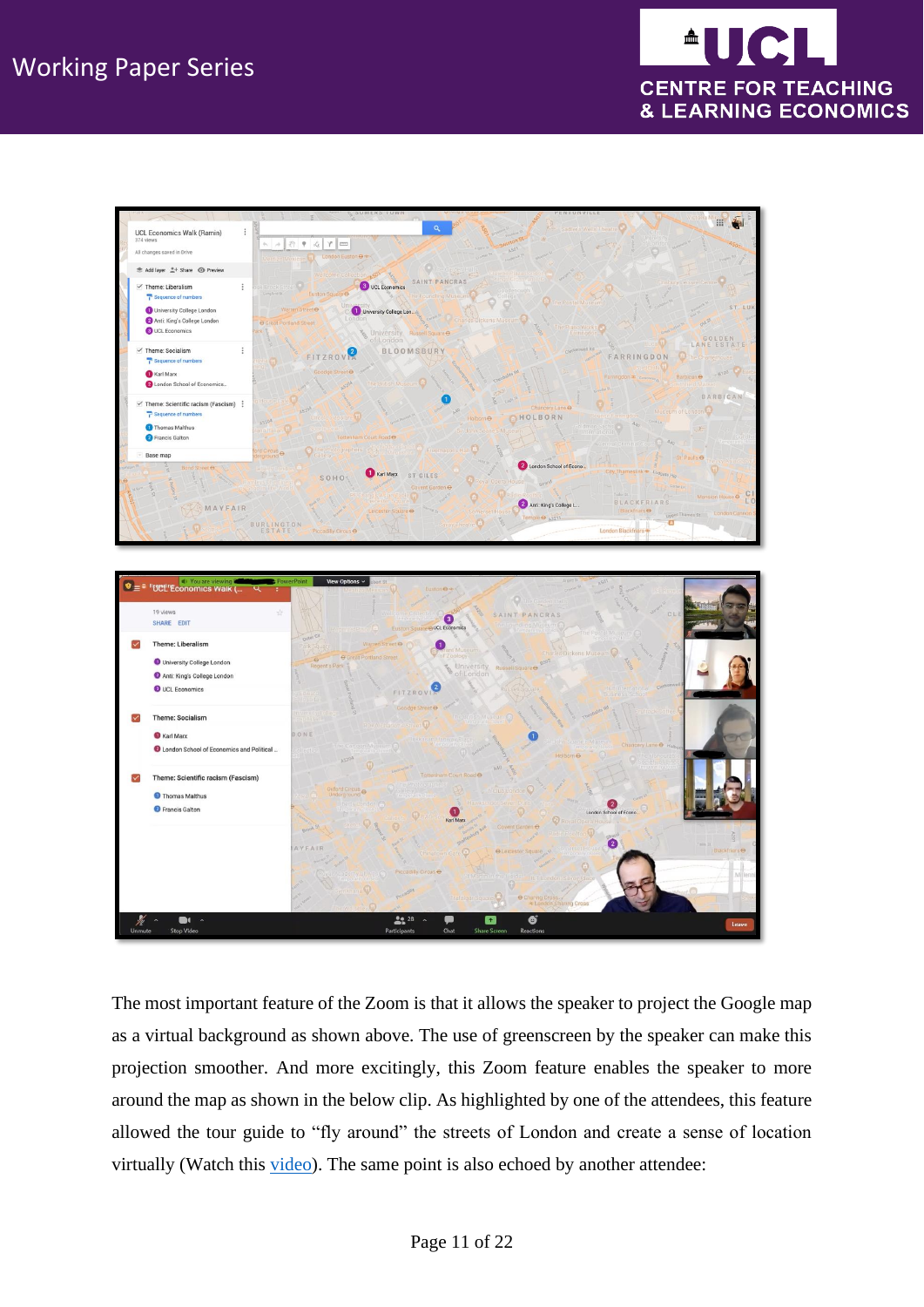

"I found amazingly funny and useful how the presenter moved around his video stream to focus on certain part of the slides. Completely surprised of how effective it was".



The upside of the virtual tour is that it enables the tour guide to play videos or music that is related to the idea under the discussion. For instance, when discussing the idea of Thomas Malthus, a short dialogue of "Christmas Carol" is played in which Scrooge refers to poverty being caused by "surplus population", refereeing to Malthus' idea. This use of multimedia creates a very engaging environment for the audience as highlighted by an attendee:

> "I loved how interactive the tour was (though it was virtual)- the use of music, lots of pictures and videos definitely made it more enjoyable and engaging".

Just like the face-to-face version, the virtual tour is highly interactive. For instance, when discussing the Ricardian comparative advantage theory, I ask the audience to do a role play. They should put themselves in the shareholders of Apple company and decide if they want to stop outsourcing the assembly of iPhones to China and instead investing in robots that can assemble iPhones cheaper in California. They are asked to cast their vote via an online poll.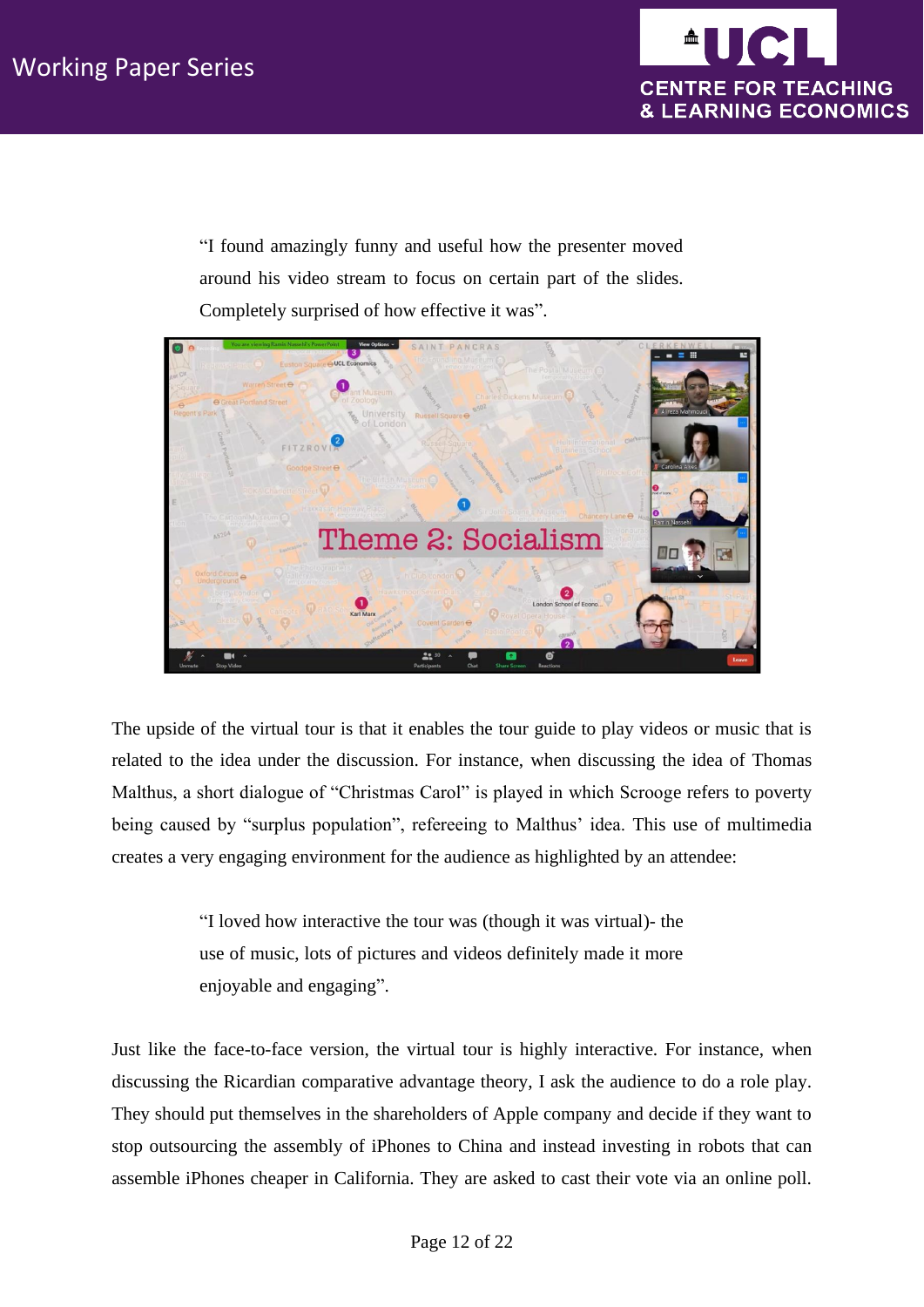

<span id="page-12-0"></span>After exhibiting the poll results on the screen, I ask the audience from each decision camp to explain the rationale behind their decision. The idea here is that through a dialogue we get an intuitive sense for the idea of comparative advantage (maybe it would be better for the Apple company to keep outsourcing the assembly of iPhones to China and invest their money in something than generates more profit than cost cutting in the assembly stage). The most important upside of the virtual tour was it enabled us to widen our reach to students and academics from all around the world and make the project more international and inclusive. Overall, through the use of Google Map, greenscreen, video clips and online polling, the virtual tour aims to create an interactive intellectual journey across different locations in London. This can be viewed as an innovative combination of online technology, location-based method of teaching economics and dialogic method.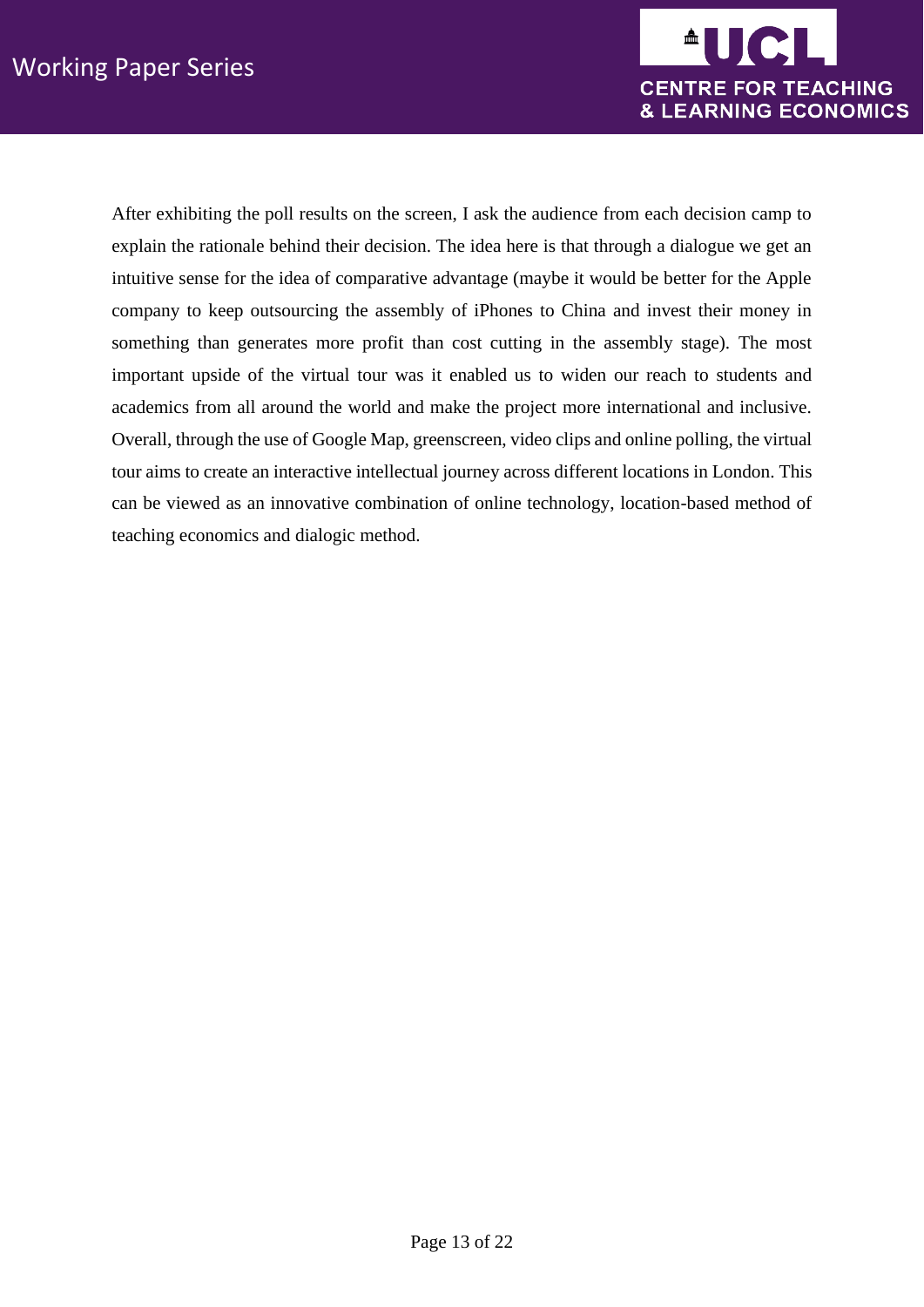

# **2. The project's aims**

As a public engagement project, this tour aspires towards several goals. Firstly, it seeks to demystify and democratise economics. It is acknowledged that economists have a problem of communicating their ideas to the general public. As highlighted by Banerjee and Duflo (2019), the public trusts economists less than weather forecasters and that is partly due to the poor communication skills of the former and lack of investment in public engagement projects. This tour aims to teach a set of core economics ideas such as comparative advantage, Keynesian stimulus, reasons behind declining share of labour income etc to non-experts through an interactive discussion, emphasising that economics knowledge is no more than everyday common sense that we all use (Abdelrahman, 2019).

The second aim of the tour, especially the face to face version of it, is community building both within the UCL students and also the wider Bloomsbury and Camden area. By walking around the Bloomsbury streets and holding a discussion about the economic stories behind those streets, this tour creates socialisation experience for UCL students and staff, students from other London universities or schools; and the residence of the Bloomsbury and Camden. Relatedly, the other aim of the tour is to decolonise the classroom. By going outside the conventional classroom into the streets, the tour (F2F version) automatically creates a more equal footing between the guide (lecturer) and the participants, opening the room for a more inclusive conversation and debate. In other words, the very format of the face-to-face tour challenges the traditional lecturer-participants power relation.

The final goal of the tour is focused narrowly on the history of economic thought. The goal here is to familiarise economics students with a brief history of their discipline and more importantly highlights the interdisciplinary nature of economics. The tour highlights the interconnected intellectual life of economists, natural scientists, statisticians, philosophers and literary figures who lived in the Boomsbury area (Goldsmith & Casey, 2011). For instance, the tour talks about the way in which ideas of Thomas Malthus (economist) influenced Charles Darwin and how theory of evolution in turn influenced the ideas of Karl Marx and 19<sup>th</sup> century Fabian socialists. Talking about different schools of thought, the tour also highlights the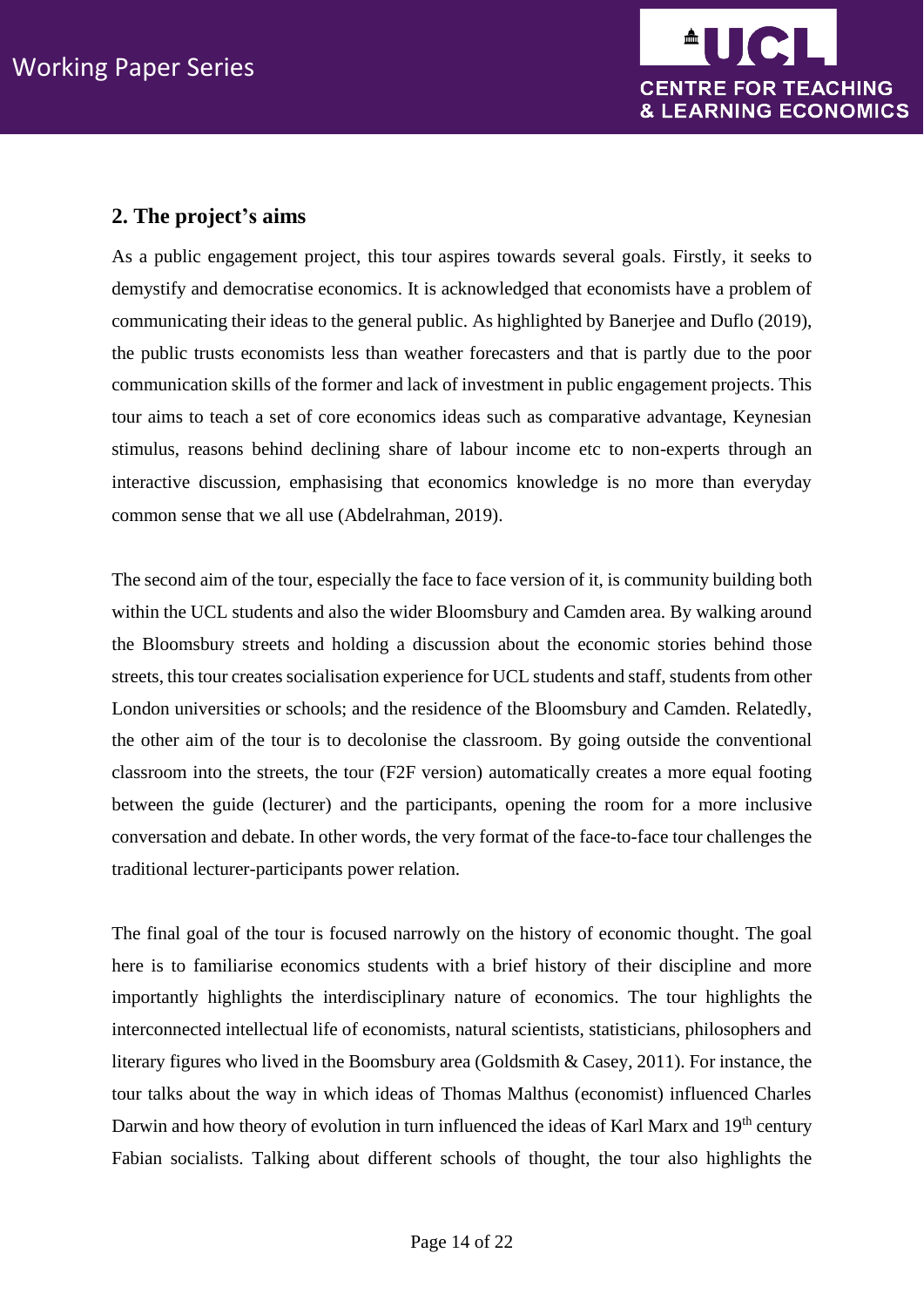

diversity methodological approaches *within* economics, and in doing so, emphasis the pluralistic nature of economics, as advocated by Garnett (2009) and Mearman (2007). The tour also embeds any economic idea that it discusses in the wider social and political environment from which it emerged in the first place. For instance, the tour connects the ideas of economists like David Ricardo, Thomas Malthus and John Maynard Keynes to the wider social and political environment of their time and by doing this, invite participants, especially economists, to think more critically about the importance of wider social and political context in which economics departments operate on the scope of their economics research. Hence, encouraging a critical self-reflection among economists who attend the tour, in line with Coyle's (2011) suggestion.

<span id="page-14-0"></span>In the end, it needs to be mentioned that this project was highly inspired by [Economics Walks](https://www.ucl.ac.uk/~uctp100/Walks/EconWalks.htm) excitingly put together by Professor Ian Preston. Using a customised Google Map, this project highlights more than 200 locations in London that are associated with famous economists and lay out various walking paths that connect these locations together.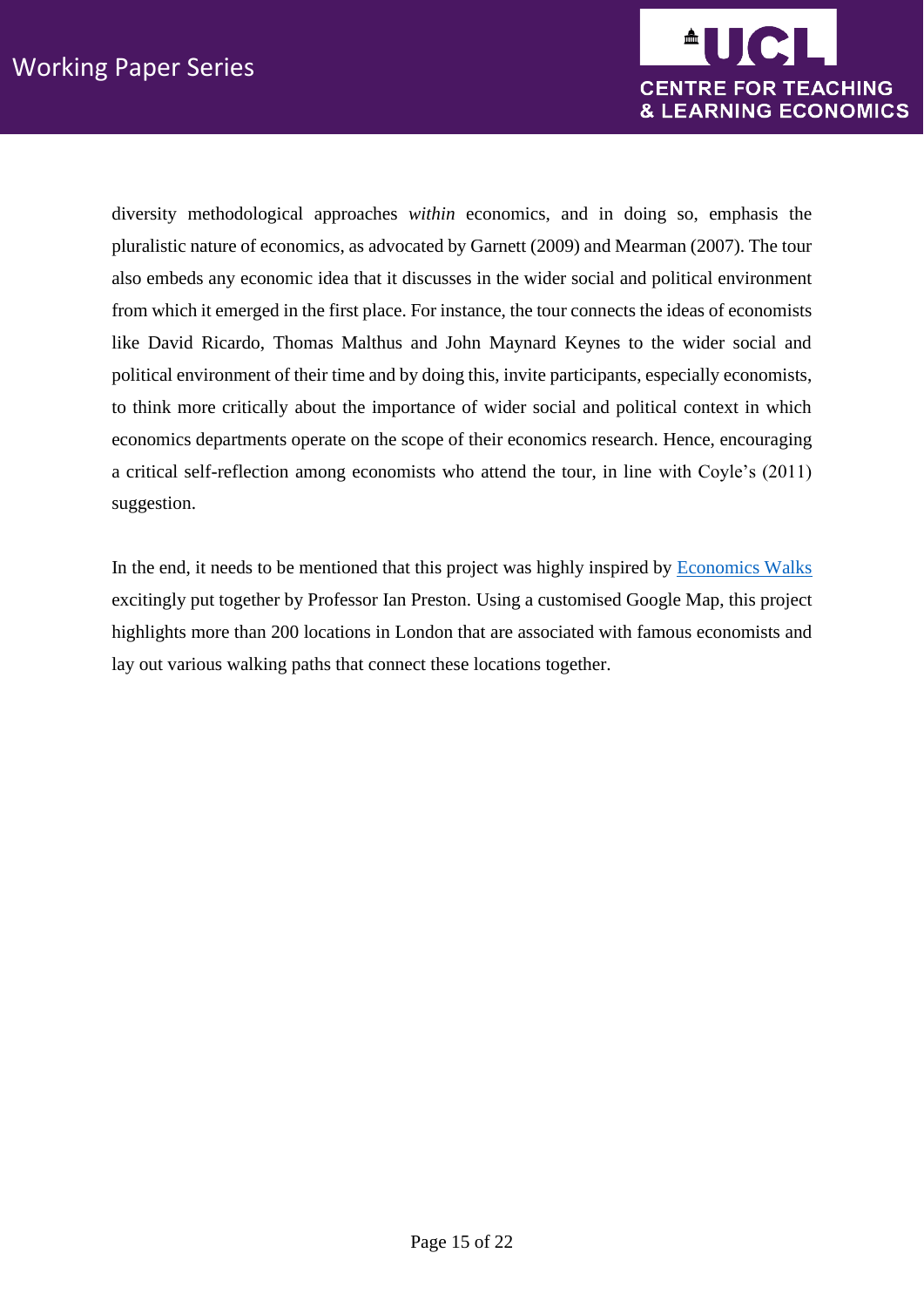

## **3. The tour's pedagogy**

One of the main pedagogical innovations of this tour is location-based teaching of economics. In this method, each location serves as a case study of a real-world problem in economics, which is analysed through the application of economic theory. As mentioned, each location in the tour is associated with a thinker of an idea, but at a much deeper level, each idea is connected to the analysis of a contemporary economic problem. For instance, Keynes' house in the Bloomsbury is linked to the case study of 2008 financial crisis and the policy responses to COVID. Or Lenin's house is associated with the declining share of labour income in rich countries since 1980. So, the attendees would connect each location in the tour to an economic idea and a contemporary real-world problem.

It is important to stress that the location-based method of teaching can go beyond the discussion of historical buildings, monuments or history of economic thought. This method can be applied for locations that have no historical significance whatsoever but relate to a real-world economic problem that can be analysed through the application of economic theory. For instance, a lecturer can design a tour around the real-world case studies of price discrimination by visiting the nearby cinema, Starbucks or supermarket on campus. Such a tour would make a strong connection between principles of microeconomics and everyday locations that students visit and helps them better understand and remember those principles. The essential element of the location-based method is that all the locations visited in the tour should be connected with an analytical thread; in this case, the principles of microeconomics.

Broadly speaking, location-based method of teaching economics should be seen as a subset of case study method. Case studies (a) encourage discussion and therefore collaborative learning among students, (b) stimulate deep learning by encouraging students to apply their knowledge to analyse a real world problem (b) stimulate learning-by-doing through in-depth analysis of a real world problems, (c) give a chance to students to act like an economist in a "low-stake" environment, (d) provide a sense of agency to students as active learners as opposed to passive absorbers of knowledge, (e) encourage a dialogue between the students and the lecturer (tour guide) and in so doing, empower the students as an equal partner in knowledge discovery (Cornway, 2011). As for effectiveness of discussion and debate for learning, the research shows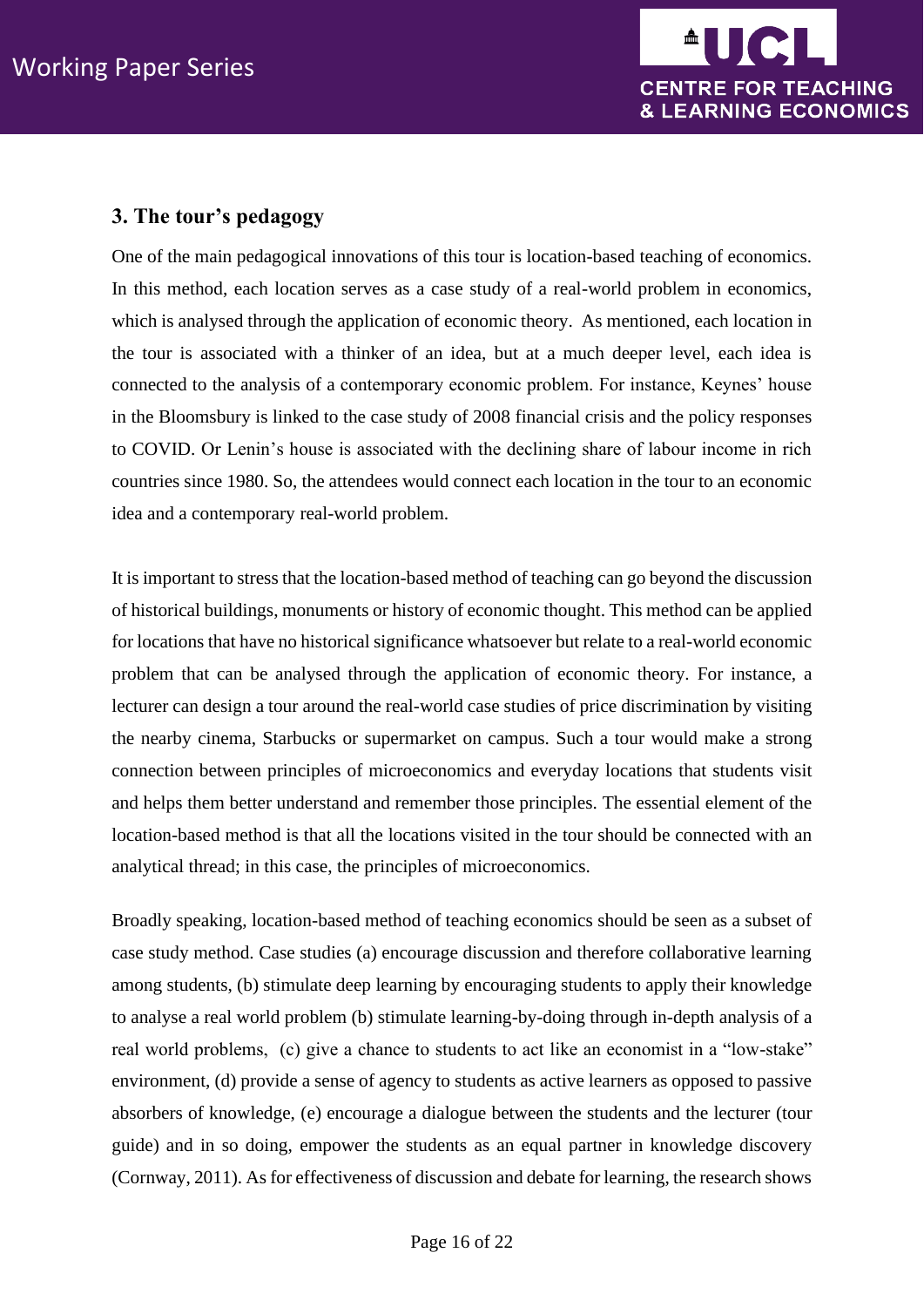

that students retrieve 80% of what they *say and do*, compared to 10% of what they *read* (ibid). The location-based method makes the remembering and application of theories even easier and stronger for students as it turns everyday locations that they visit on campus to a case study of economics.

The other pedagogical innovation of this project is incorporation of the dialogic method in teaching economics. There is much less debate or discussion in teaching economics, compared to history, philosophy or sociology lectures (Hansen & Salemi, 2011). Students are often viewed as passive absorbers of knowledge in economics classrooms. One could argue that this lack of "two-way" talk between lecturers and students stems from the more "technical" nature of the subject. However, many scholars argue that despite its highly technical nature, economics teaching can greatly benefit from the dialogic approach to education (Wolfe, & Alexander, 2008; Skidmore, 2006; Reznitskaya, et al, 2009), specifically from stimulating debate around real world case studies (Elzinga, 2011; Buckles, Hoyt & Imazeki, 2011).

In the dialogic approach, lecturer (tour guide) initiates a discussion about a real-world economic problem with the aim of enabling participants to "discover" economic knowledge by themselves. The assumption here is that most economics is "common sense" where people use in their everyday life without being aware of it. The two-way talk in the tour aims to make the tacit knowledge of participants explicit and formal for them. It is important to stress that the process of learning is mutual in this dialogue; lecturers also learn about the *limits* of economic knowledge and its applications to the real-world problems. They constantly refine or polish their knowledge through a dialogue. This mutual learning makes the dialogic approach different from the classic Aristotelian discussion between lecturer and students. An example from the tour can further clarify the pedagogy of the dialogic approach.

As mentioned above, in stop 3 of the tour I talk about David Ricardo and the concept of comparative advantage. Economists often teach the concept of "comparative advantage" in international trade in a very abstract way by using unreal examples such as "two hypothetical countries selling two goods to each other"! Going against this conventional approach, I conduct a role play among participants to talk about this concept. I ask them to imagine that they are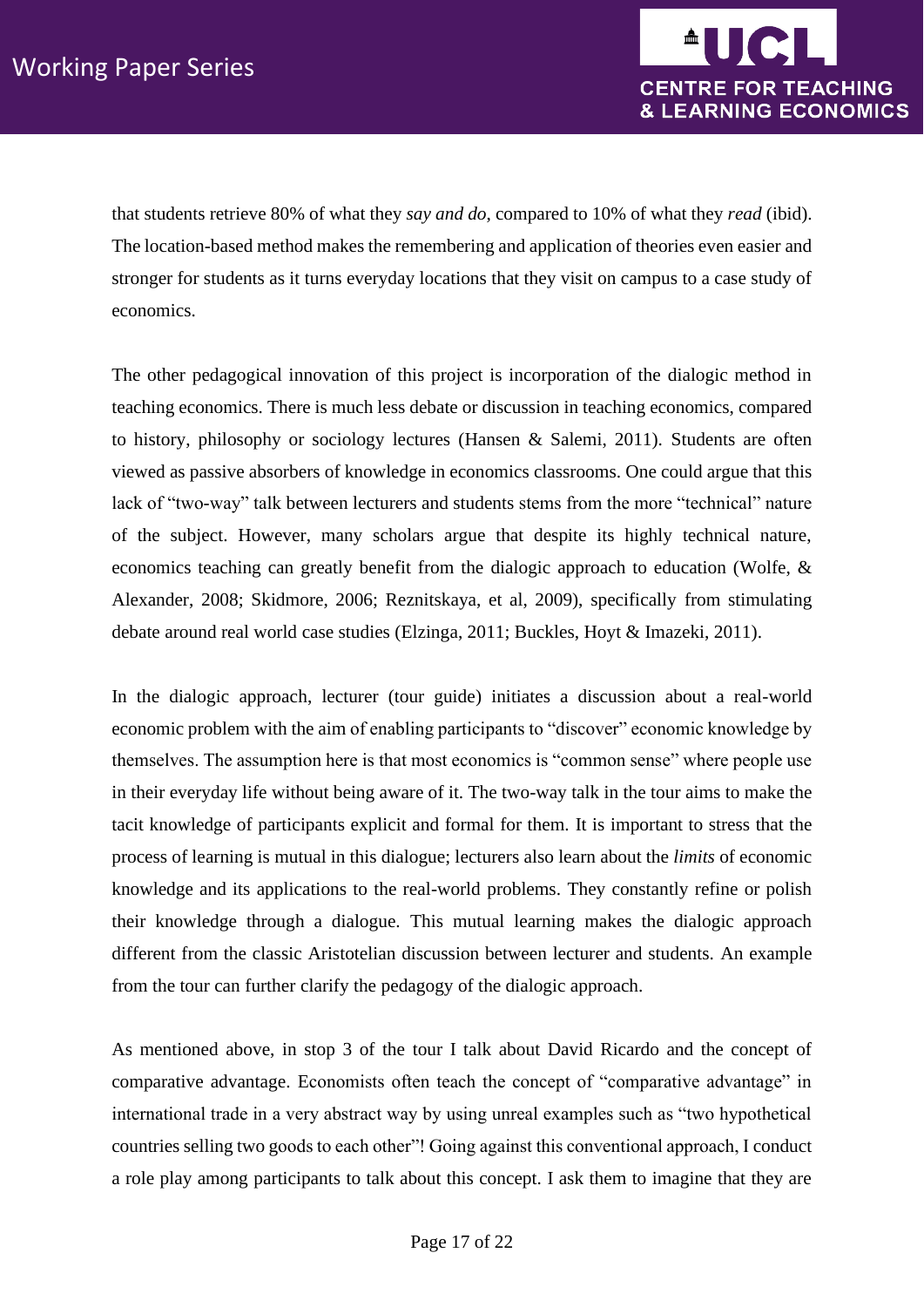

shareholders of Apple company in California and, at the moment, they outsource the assembly of iPhones to China. An investment project worth of \$2 billion is proposed to them and that is building of robots in California that can assemble iPhones cheaper than Chinese workers. Now as shareholders of Apple they have two options to vote for: (a) invest in this project and reduce the cost of assembly by doing it "in house" in California or (b) invest the money (\$2billion) in another project and continue outsourcing the assembly of iPhones to China. Participants are asked to get into small groups and make their decision and then discusses this decision with the lecturer and other participants. Of course, some participants start to indirectly talk about the "opportunity cost" of investing in the robots, which is at the heart of Ricardian comparative advantage theory, and vote for option (b), reasoning that the money could be invested at a production stage that would generate most profit for Apple company such as marketing on software development. On the other hand, some participants start to talk about the limits of this reasoning and mention that building of assembler robots in California can have technological spillovers to other parts of Apple operations. Through this two-way dialogue, participants usually "discover" the common sense behind the idea of comparative advantage. Also at the other end, this dialogue has helped me refine my knowledge about the limits of applying Ricardian comparative advantage theory to real-world problems.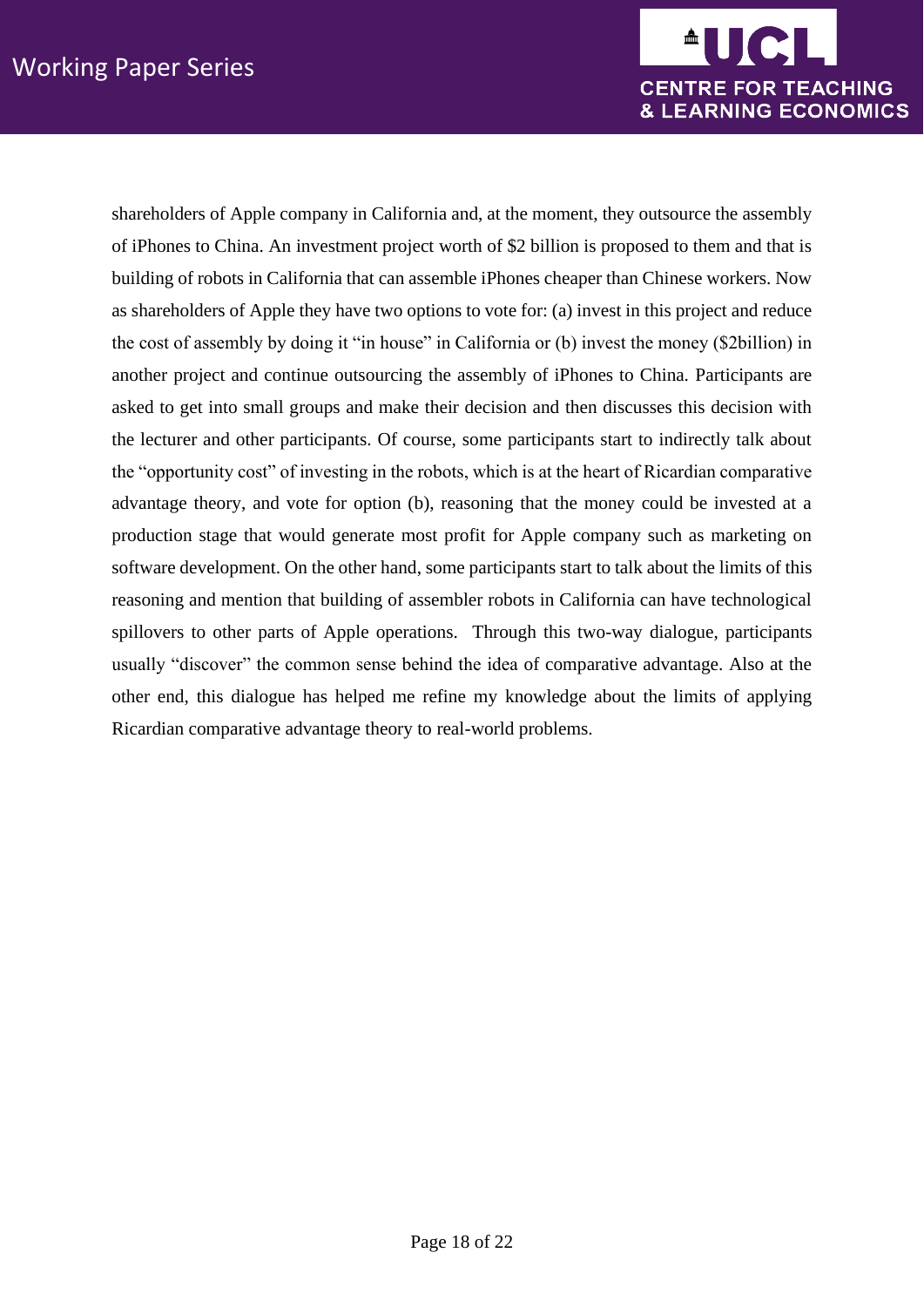

# <span id="page-18-0"></span>**Conclusion**

UCL Economics Walk tries to create a pedagogical synergy by innovatively bringing together these three tools: placed-based method of teaching, dialogic method, and digital technology. On the first tool, the tour uses certain locations as case studies to talk about economics. The locations in this tour happen to have historical significance. But this is not the main essence of the tour: a Tesco store or a town bridge can be used for economic story telling as much as the house of John Maynard Keynes in Bloomsbury. So, the method of location-based teaching can be adapted to any context. The main value of this method is that it discusses economic theories through tangible case studies (statues, historical buildings, stores, bridges etc). Also, the very act of getting out of the lecture room and going into the street changes the lecturer-audience power dynamic and offers a new medium for diversifying and decolonising economics teaching.

Secondly, following the dialogic approach, the tour leader aims to start a conversation about economic theories and facts with the audience when visiting the locations, instead of unilaterally transmitting information and facts. To spur conversation, the tour uses various interactive tools such as role plays, groups games and peer discussions. The assumption here is that most economics is "common sense" where people use in their everyday life without being aware of it. The conversations in the tour aims to make the tacit knowledge of participants explicit and formal for them. It is important to stress that the process of learning is mutual in this dialogue; tour leader also learns about the *limits* of economic knowledge and its applications to the real-world problems.

Finally, the tour uses digital technology in various innovative ways. In the Face-to-Face version, QRL codes are provided for some locations via the printed handout. These codes direct the audience to various articles or videos that complement the discussion in the tour. So, the walk tries to leave the audience with a sense of curiosity to further explore the related online material after the tour. Similarly, the virtual version of the tour innovatively brings together various technologies such as Google Map, Green Screen, video clips, music, online polling,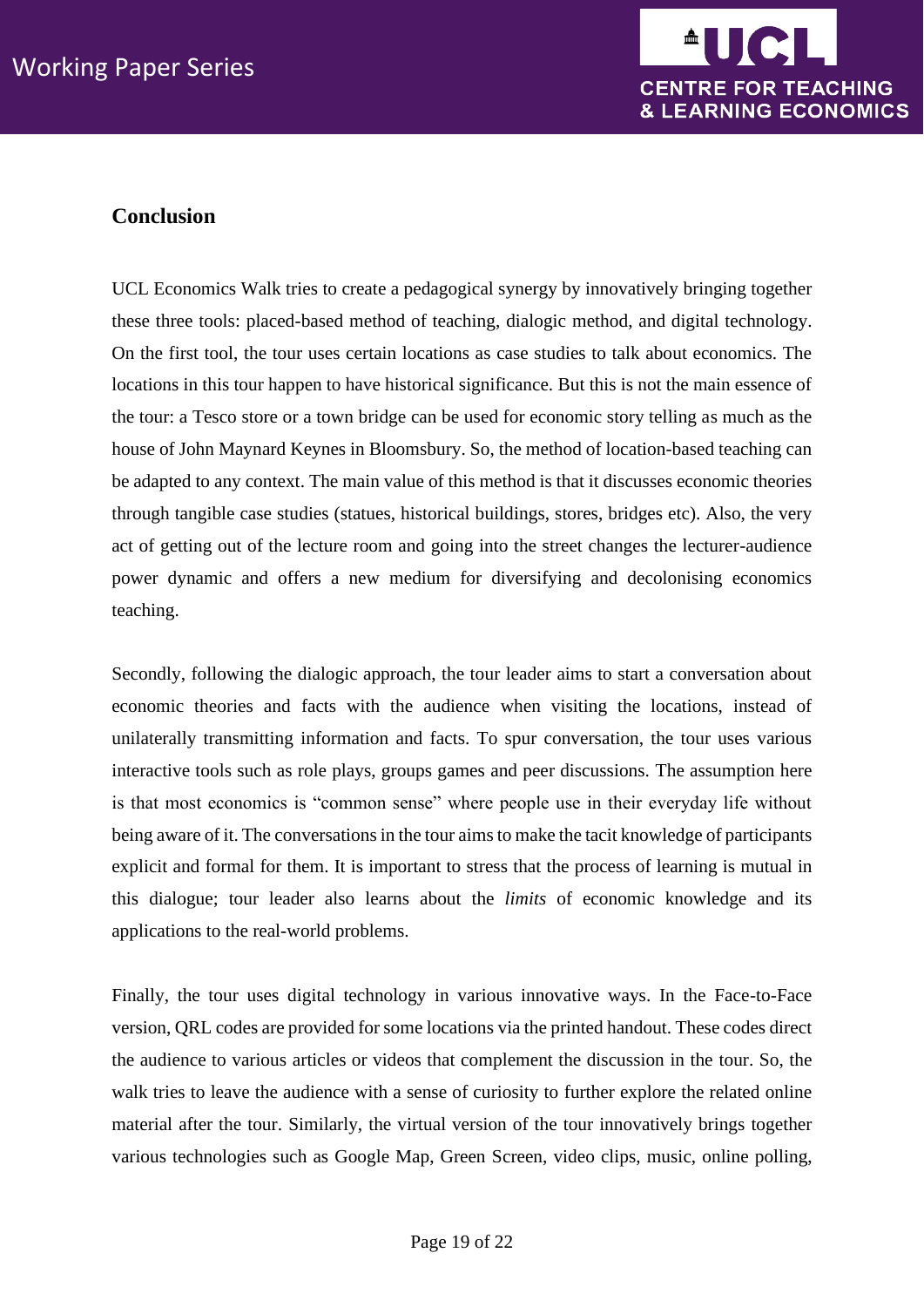

online chat on the Zoom platform to create the sense of a collective interactive journey through the streets of London. This technological combination can be potentially adapted to other educational contexts.

Overall, this tour uses the trio of location-based method, dialogic approach and digital technology to create an exciting and low-stake environment for public engagement with economics. This project can be potentially adapted to any campus, town or city.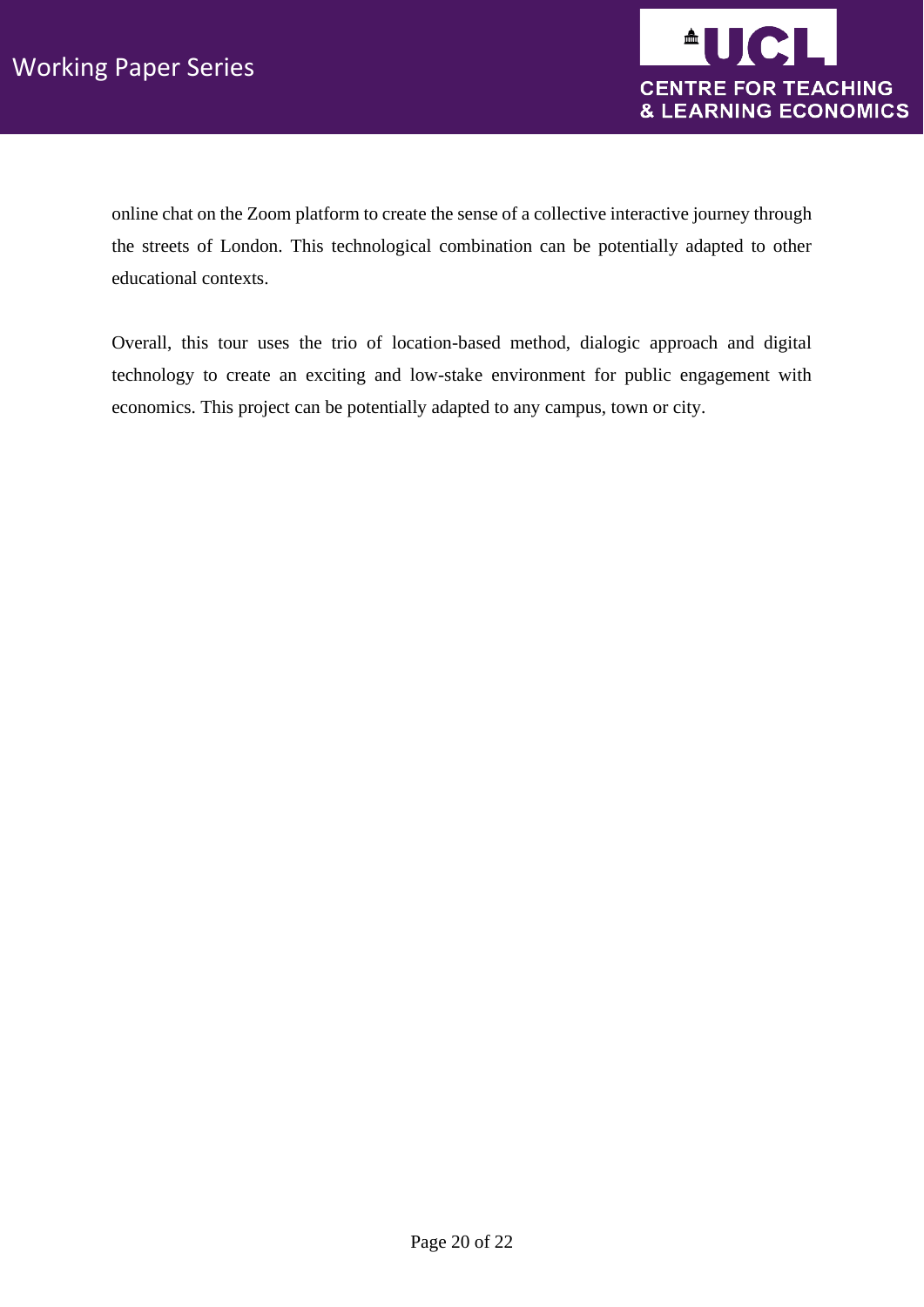

## *References:*

Abdelrahman, M. (2019). A Conversation with Ha-Joon Chang. *Development and Change, 50*(2), 573-591.

Banerjee, A. V., & Duflo, E. (2019). *Good economics for hard times: Better answers to our biggest problems*. Penguin UK.

Buckles, S., Hoyt, G. M., & Imazeki, J. (2011). "Making the Large-Enrollment Course Interactive and Engaging". In *International Handbook on Teaching and Learning Economics*. Cheltenham, UK: Edward Elgar Publishing.

Conway, P. (2011). "Case Use in Economics Instruction". In *International Handbook on Teaching and Learning Economics*. Cheltenham, UK: Edward Elgar Publishing

Coyle, D. (2011). *What's the use of economics?: Teaching the dismal science after the crisis*. London: The London Publishing Partnership.

Elzinga, K. G. (2011). "Teaching Economics Socratically". In *International Handbook on Teaching and Learning Economics*. Cheltenham, UK: Edward Elgar Publishing.

Garnett, R. F., & Reardon, J. (2011). "Pluralism in Economics Education". In *International Handbook on Teaching and Learning Economics*. Cheltenham, UK: Edward Elgar Publishing.

Goldsmith, A. H., & Casey, J. F. (2011). The interdisciplinary approach to teaching economics. In G. M. Hoyt & K. McGoldrick (Eds.), *International handbook on teaching and learning economics* UK: Edward Elgar.

Hansen, W., & Salemi, M. K. (2011). "Improving Classroom Discussion in Economics Courses". In *International Handbook on Teaching and Learning Economics*. Cheltenham, UK: Edward Elgar Publishing.

Mearman, A. (2007). *Teaching heterodox economic concepts*. Economics Network: <https://www.economicsnetwork.ac.uk/handbook/heterodox/welcome>

Reznitskaya, A., Kuo, L. J., Clark, A. M., Miller, B., Jadallah, M., Anderson, R. C., & Nguyen‐Jahiel, K. (2009). Collaborative reasoning: a dialogic approach to group discussions. *Cambridge Journal of Education, 39*(1), 29-48.

Skidmore, D. (2006). Pedagogy and dialogue. *Cambridge Journal of Education, 36*(4), 503- 514.